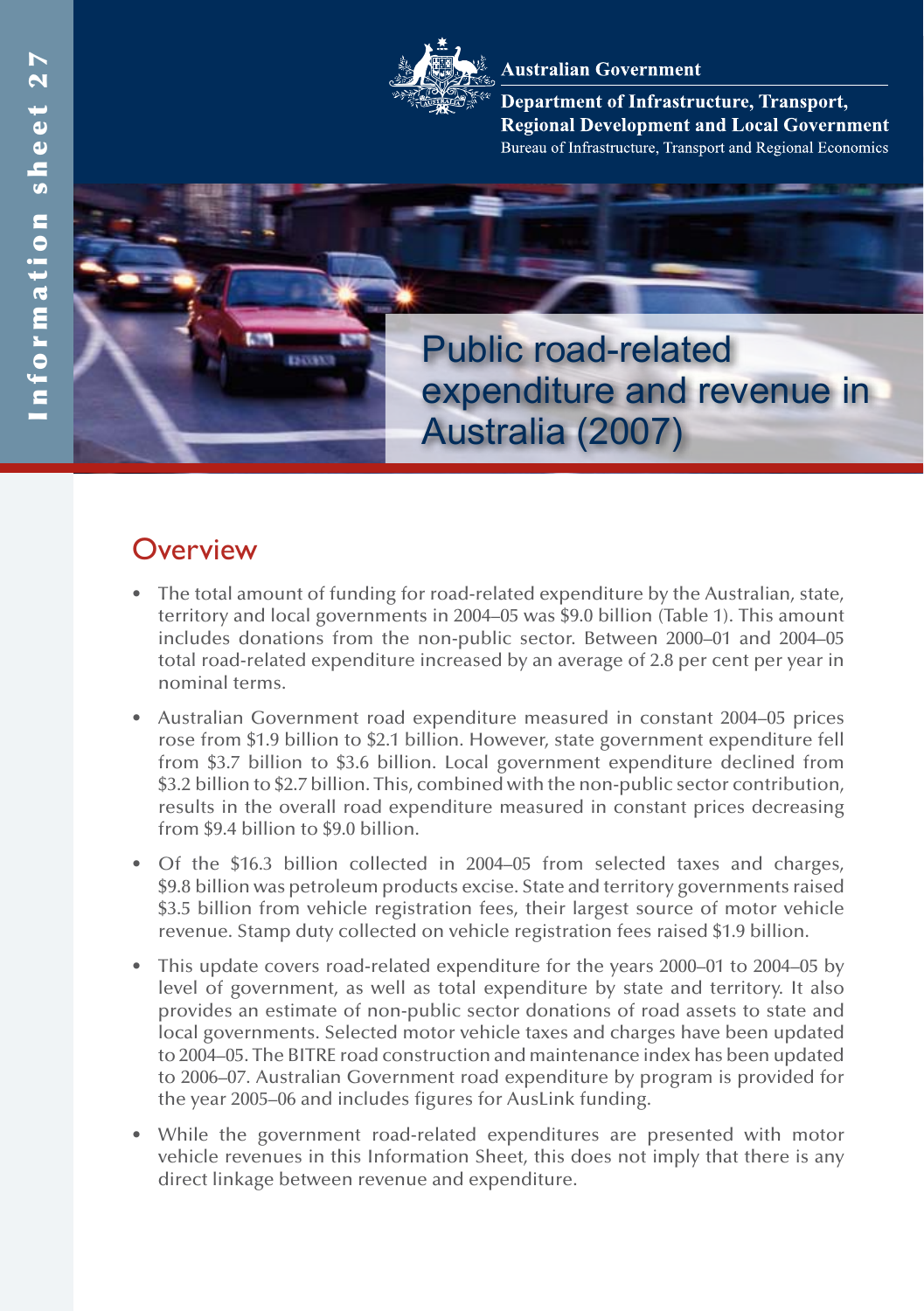# **Background**

Ownership and control of the road system lies with state, territory and local governments. However, road expenditure in Australia is financed by all three levels of government and includes contributions and donations from the non-public sector. Contributions are for roads built for the non-public sector and donations are for roads constructed by the non-public sector and transferred mainly to local government ownership. Roads in housing developments are an example of this.

There have been several changes to the Australian Government funding of road programs since the *Australian Land Transport Development Act* (ALTD) commenced in 1988–89. In the early 1990s, the states and the Australian government agreed to divide responsibility for road funding. As part of this agreement, the Australian Government untied its funding for national arterial roads and local roads. Phasedin arrangements meant that funding for these categories of road ceased under the *ALTD Act* and were replaced by Financial Assistance Grants identified for roads and paid to state and local governments. These were subsumed into GST payments to the states from 2000–01. The untied Financial Assistance Grants to local governments for roads continue.

From 2000–01, funding of local government roads was supplemented by the Roads to Recovery program. These funds are paid directly to local governments and to state and territory governments for roads in unincorporated areas. Eligibility provisions in the program ensure that the funding is additional to that normally expected to be expended by councils on their roads. Roads to Recovery payments commenced in early 2001 and were initially for a four year period ending 30 June 2005. In 2004, the Australian Government announced the extension of the Roads to Recovery program for a further four years from 2005–06 to 2008–09.

From July 2004, the Australian Government introduced a new policy under AusLink: the National Land Transport Plan. Through this plan the government contributes funding to a defined national network of major roads, rail links and intermodal connections. This network, as part of the AusLink initiative, includes the former National Highway System and some of the former Roads of National Importance. The Australian Government also funds the Black Spot Program, which contributes to funding for safety works off the National Highway.

There were three new initiatives under AusLink in 2005–06. In the May 2006 budget, the Australian Government announced a one-off payment of \$307.5 million to accelerate local road improvements. Also, \$1.8 billion was paid to the states and the Northern Territory for specified works to improve the AusLink National Network. In addition, \$14.5 million was provided under the AusLink Strategic Regional Program to local governments.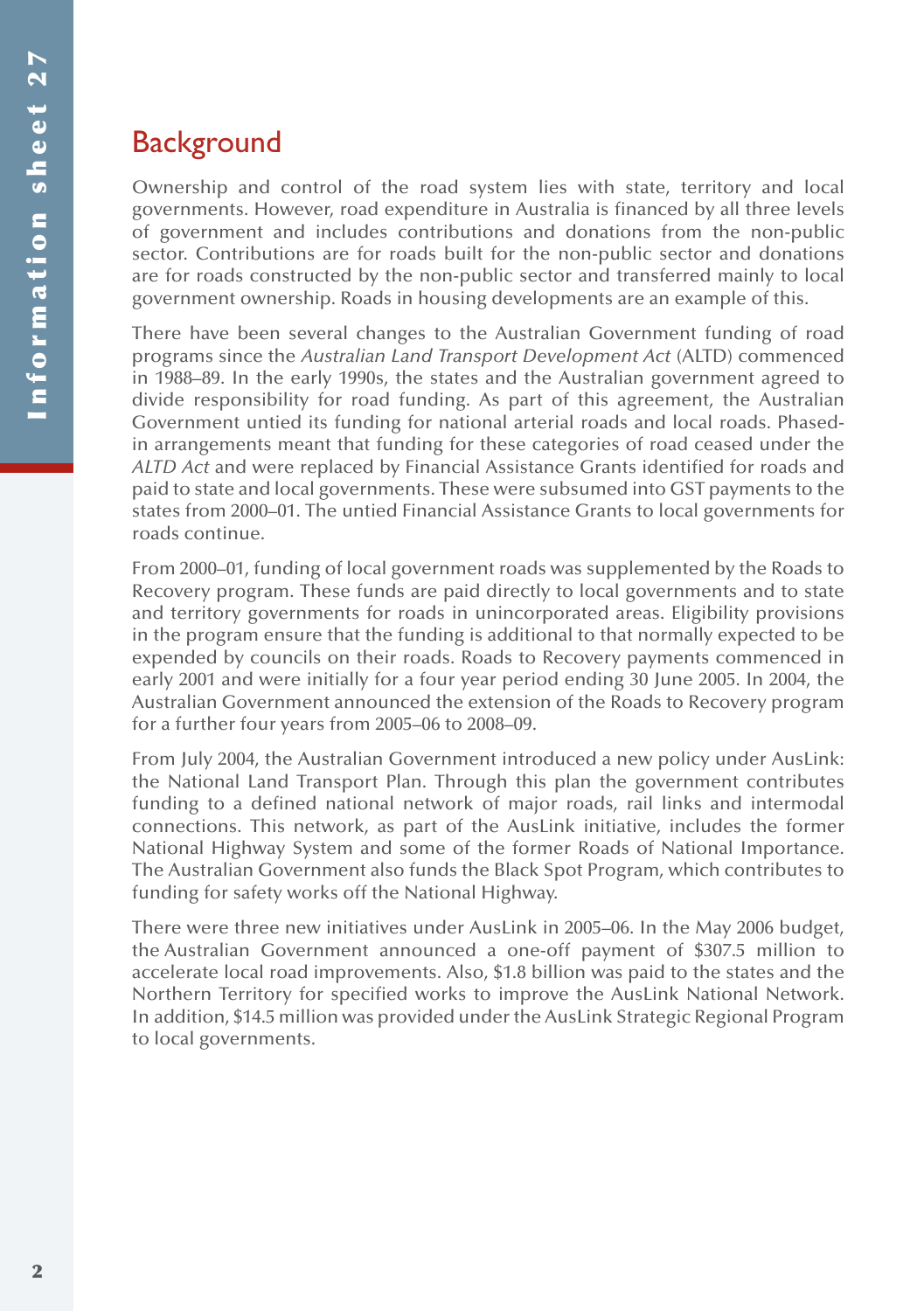# Funding of road-related expenditure

### **Table 1 Funding of road-related expenditure 2000–01 to 2004–05 (current prices)**

|                       |             |             | $$$ million) |             |             |
|-----------------------|-------------|-------------|--------------|-------------|-------------|
| Source                | $2000 - 01$ | $2001 - 02$ | $2002 - 03$  | $2003 - 04$ | 2004-2005   |
| Australian Government | 458.5       | 1821.7      | 720.2        | 1818.4      | 2101.1      |
| State governments     | 3 507.3     | 2 909.1     | 3116.9       | 3 5 1 1 .9  | 3 6 2 5 . 4 |
| Local government      | 2 8 3 4 .5  | 2 786.9     | 2 9 9 2.7    | 3 008.2     | 2 7 1 4.5   |
| Non-public sector     | 278.0       | 380.0       | 513.0        | 501.0       | 576.0       |
| Total                 | 8 0 78.2    | 7897.7      | 8 3 4 2.9    | 8 8 3 9 . 5 | 9016.9      |

Notes:

1. Components may not add to sums due to rounding.

2. Figures include road construction, maintenance and some administration and planning costs associated with those activities. Where identifiable, expenditure not directly associated with road construction and maintenance is not included. Figures differ from those in BTRE Information Sheet 25 (BTRE 2006), partly because ABS has revised previously reported data and partly because ABS has modified the items included in or excluded from some cost categories.

3. The figures for each level of government show all the expenditure from their own sources at that level. Thus state expenditure on local roads is recorded under state expenditure. Non-public sector expenditure is the total value of assets donated to state and local government from non-public sector sources. Almost all donations are to local government.

Sources: ABS (2006a); DOTARS (personal communication March 2007).

The figures in Table 1 are the expenditures on roads by each level of government net of transfers of funds from higher levels of government. The total expenditure on roads is an estimate which includes donations from the non-public sector.

Table 1 is a measure of the financial effort made by each level of the federal system of government in Australia to provide road infrastructure. The table provides estimates of the expenditure on road construction and maintenance only and includes some expenditure on administration, regulation and subsidies. The estimates in this information sheet use data provided from the Government Financial Statistics (GFS) database of the Australian Bureau of Statistics (ABS). This data is collected from state and local government agencies that provide road construction and maintenance services for the Australian community. The figures for total road expenditure presented in Table 1 are different to the figures presented in Information Sheet 25 because ABS has revised data reported for previous years.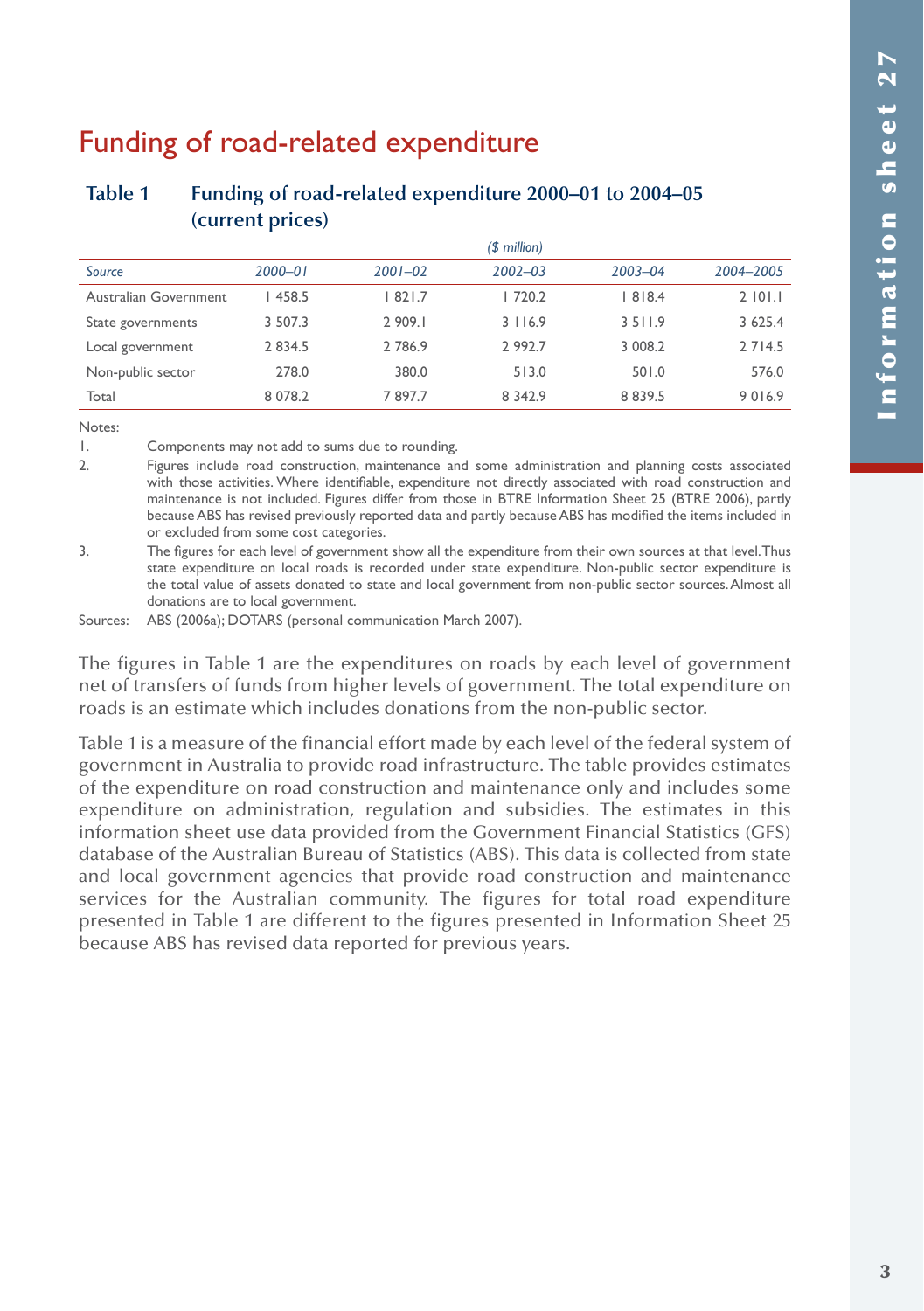### **Table 2 Funding of road-related expenditure 2000–01 to 2004–05 (2004–05 prices)**

|                       |             |             | $$$ million) |             |           |
|-----------------------|-------------|-------------|--------------|-------------|-----------|
| Source                | $2000 - 01$ | $2001 - 02$ | $2002 - 03$  | $2003 - 04$ | 2004-2005 |
| Australian Government | 748.3       | 2 135.7     | 1914.2       | 1934.6      | 2101.1    |
| State governments     | 4 204.2     | 3410.8      | 3 4 6 8 .8   | 3 7 3 6.6   | 3 625.4   |
| Local government      | 3 3 9 7 . 7 | 3 2 6 7 . 6 | 3 3 3 0 . 6  | 3 200.7     | 2 7 1 4.5 |
| Non-public sector     | 333.2       | 445.5       | 570.9        | 533.1       | 576.0     |
| Total                 | 9 683.5     | 9 2 5 9 . 6 | 9 2 8 4.6    | 9 4 0 5 .0  | 9016.9    |

Notes:

1. Components may not add to sums due to rounding.

2. The constant 2004–05 prices in this table have been derived from the BTRE Index in Table 3.

Sources: ABS (2006a); DOTARS (personal communication, March 2007).

Table 2 presents road-related expenditure in 2004–05 prices. These prices have been derived from the BITRE Road Construction and Maintenance price index which has as its base year 1993–94. Road infrastructure expenditure fell 4.1% in real terms in 2004–05, with increasing road construction costs the largest contributing factor.

## BITRE road construction and maintenance price index

| Table 3 BITRE road construction and maintenance price index |  |  |  |  |  |  |  |  |  |
|-------------------------------------------------------------|--|--|--|--|--|--|--|--|--|
|                                                             |  |  |  |  |  |  |  |  |  |

|        |       | 1997-98 1998-99 1999-00 2000-01 2001-02 2002-03 2003-04 2004-05 2005-06 2006-07 |  |                                                 |  |  |       |
|--------|-------|---------------------------------------------------------------------------------|--|-------------------------------------------------|--|--|-------|
| Index  | 103.9 |                                                                                 |  | 104.9 109.1 115.1 117.7 124.0 129.7 138.0 147.7 |  |  | 150.5 |
| Notes: |       |                                                                                 |  |                                                 |  |  |       |

1. The figures before and after 1993–94 are not strictly comparable due to differences in computational procedures.

2. Base of index: 1993–94 = 100.0

Sources: ABS (2007a); ABS (2007b); Shell Australia (personal communication, June 2007).

Between 1997–98 and 2006–07, prices for inputs to road construction and maintenance, shown in Table 3, have increased by 44.9 per cent in real terms. Price increases since 1999–2000 include the impact of the introduction of the GST.

The index in Table 3 is an input price index, not a cost of construction or output price index. The input price is estimated using the price of material inputs to road construction and maintenance, while a cost of construction index uses estimates of the actual cost of constructing and maintaining roads by road construction bodies. The main purpose of the input price index is to provide a way to derive constant prices for inputs to road expenditure and maintenance. The input components to the index consist of labour, materials and plant. Plant hire has been estimated using the ABS Producer Price Index for Plant Hire or Leasing (ANZSIC 774). The prices that have the most influence on the index are those for the provision of labour, fuel, bitumen, quarry products and plant hire. Among these inputs, labour, bitumen and fuel have had the largest average increase over the life of the index. These increases up to 2006–07 were 4 per cent, 6.4 per cent and 6 per cent respectively. The increase in the index in 2006–07 has been driven by increases in materials, plant hire and wages. Diesel fuel decreased by 10.6 per cent in June 2007 compared to June 2006.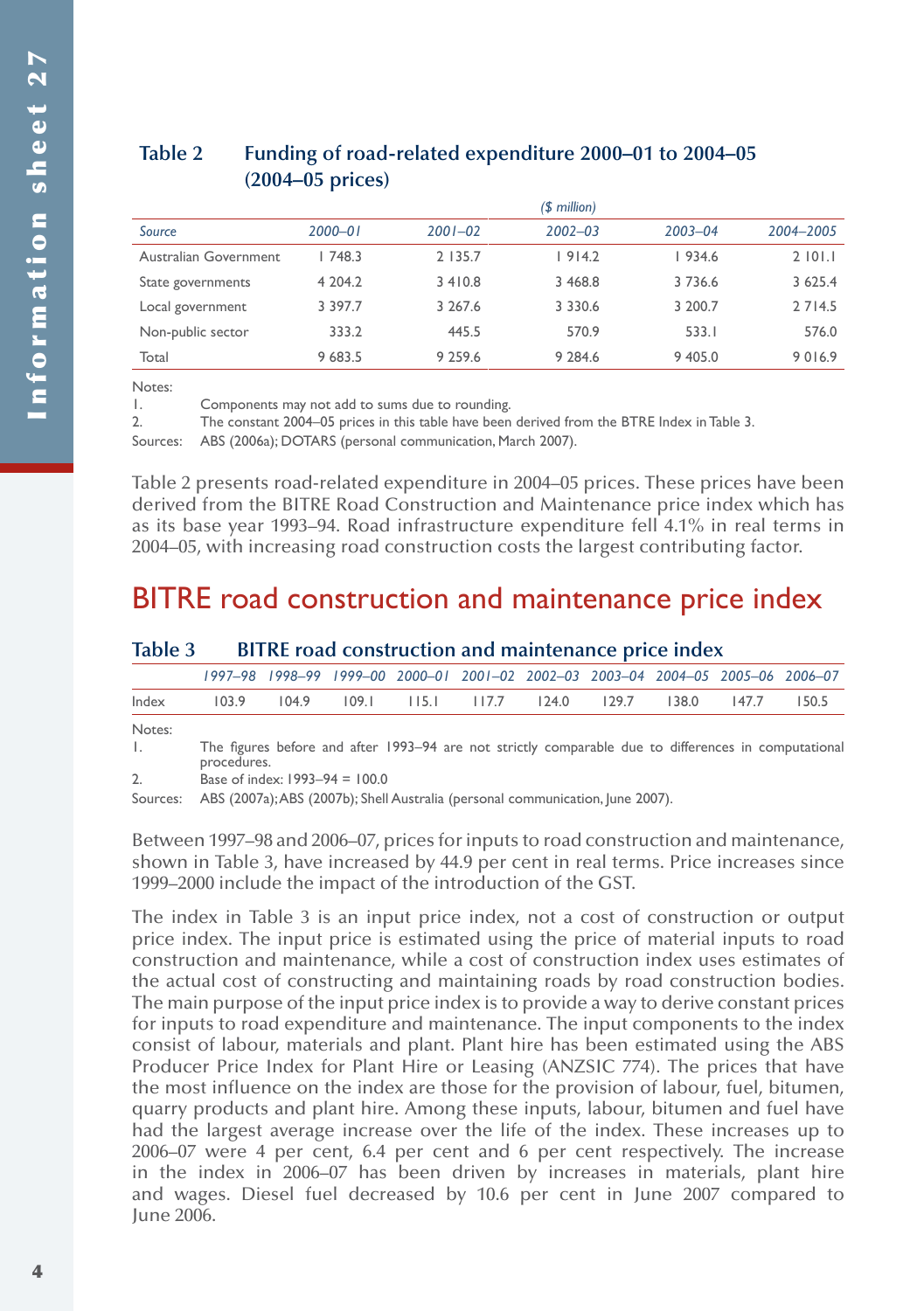| - שופטטו                                               |                |        |                                               |       |       |       |                 |       |              |       |                 |                         |         |         |
|--------------------------------------------------------|----------------|--------|-----------------------------------------------|-------|-------|-------|-----------------|-------|--------------|-------|-----------------|-------------------------|---------|---------|
|                                                        |                |        |                                               |       |       |       | (3 million)     |       |              |       |                 |                         |         |         |
| <b>Item</b>                                            |                |        | 86-2661 26-9661 96-5661 56-661 66-661 56-7661 |       |       |       | 00-6661 66-8661 |       | 10-0007      |       | 2001-02 2002-03 | 2003-04 2004-05 2005-06 |         |         |
| Road program distribution                              |                |        |                                               |       |       |       |                 |       |              |       |                 |                         |         |         |
| AusLink National Network                               |                |        |                                               |       |       |       |                 |       |              |       |                 |                         |         |         |
| Road                                                   |                |        |                                               |       |       |       |                 |       |              |       |                 |                         | 1 246.5 | 1191.7  |
| Research                                               |                |        |                                               |       |       |       |                 |       |              |       |                 |                         | 6.0     | 7.8     |
| Sub-total                                              |                |        |                                               |       |       |       |                 |       |              |       |                 |                         | 252.6   | 1 199.5 |
| AusLink improving the<br>National Network <sup>a</sup> |                |        |                                               |       |       |       |                 |       |              |       |                 |                         |         | 1820.0  |
| Black spots programme                                  | 163.           |        |                                               |       | 36.0  | 35.6  | 37.4            | 37.7  | 40.9         | 42.4  | 44.5            | 44.5                    | 44.5    | 44.4    |
| AusLink-roads to recovery                              |                |        |                                               |       |       |       |                 |       | <b>150.0</b> | 302.2 | 202.2           | 302.2                   | 253.1   | 307.5   |
| AusLink-strategic regional                             |                |        |                                               |       |       |       |                 |       |              |       |                 |                         |         | 14.5    |
| AusLink-improving local roads                          |                |        |                                               |       |       |       |                 |       |              |       |                 |                         |         | 307.5   |
| Federation fund <sup>b</sup>                           |                |        |                                               |       |       |       |                 |       |              |       | 5.3             | 33.3                    | 30.3    |         |
| Total                                                  | 163.5          | 0.0    | 0.0                                           | 0.0   | 36.0  | 35.6  | 37.4            | 37.7  | 190.9        | 344.6 | 252.0           | 380.0                   | 580.5   | 3 693.4 |
| Australian land transport development                  |                |        |                                               |       |       |       |                 |       |              |       |                 |                         |         |         |
| National highways                                      | 868.2          | 786.2  | 816.1                                         | 831.3 | 710.5 | 706.2 | 752.0           | 631.6 | 697.3        | 783.9 | 763.4           | 704.3                   |         |         |
| Roads of national importance                           |                |        |                                               |       | 90.7  | 108.8 | 122.5           | 183.8 | 135.1        | 234.3 | 213.7           | 224.3                   |         |         |
| National arterial roads <sup>c</sup>                   | 570.           | 228.6  |                                               |       |       |       |                 |       |              |       |                 |                         |         |         |
| State arterial roads <sup>c</sup>                      | $\overline{2}$ |        |                                               |       |       |       |                 |       |              |       |                 |                         |         |         |
| Provincial cities and<br>rural <sup>d</sup> highways   | 83.            |        |                                               |       |       |       |                 |       |              |       |                 |                         |         |         |
| Land Transport Research                                | $\ddot{ }$     | 3.3    | 3.0                                           | 2.6   | 2.3   | 2.4   | $\frac{1}{2}$   | 2.8   | 2.2          | 2.6   | 3.6             | $\overline{3}$          |         |         |
| Sub-total                                              | 538.0          | 1018.1 | 319.1                                         | 833.9 | 803.5 | 817.3 | 876.5           | 818.2 | 834.5        | 020.9 | 980.7           | 931.7                   |         |         |
| registration scheme<br>Federal interstate              | $\frac{6}{5}$  | 20.3   | 23.6                                          | 29.3  | 19.9  | 17.7  | 18.9            | 21.8  | 26.6         | 31.3  | 36.0            | $\frac{1}{4}$           | 43.2    | 50.0    |
| Roads on aboriginal land                               |                |        |                                               | 5.2   |       |       |                 |       |              |       |                 |                         |         |         |

# Australian government road expenditure by program 1992–93 to 2005–06 **Table 4 Australian government road expenditure by program 1992–93 to 2005–06** Table 4

*(continued)*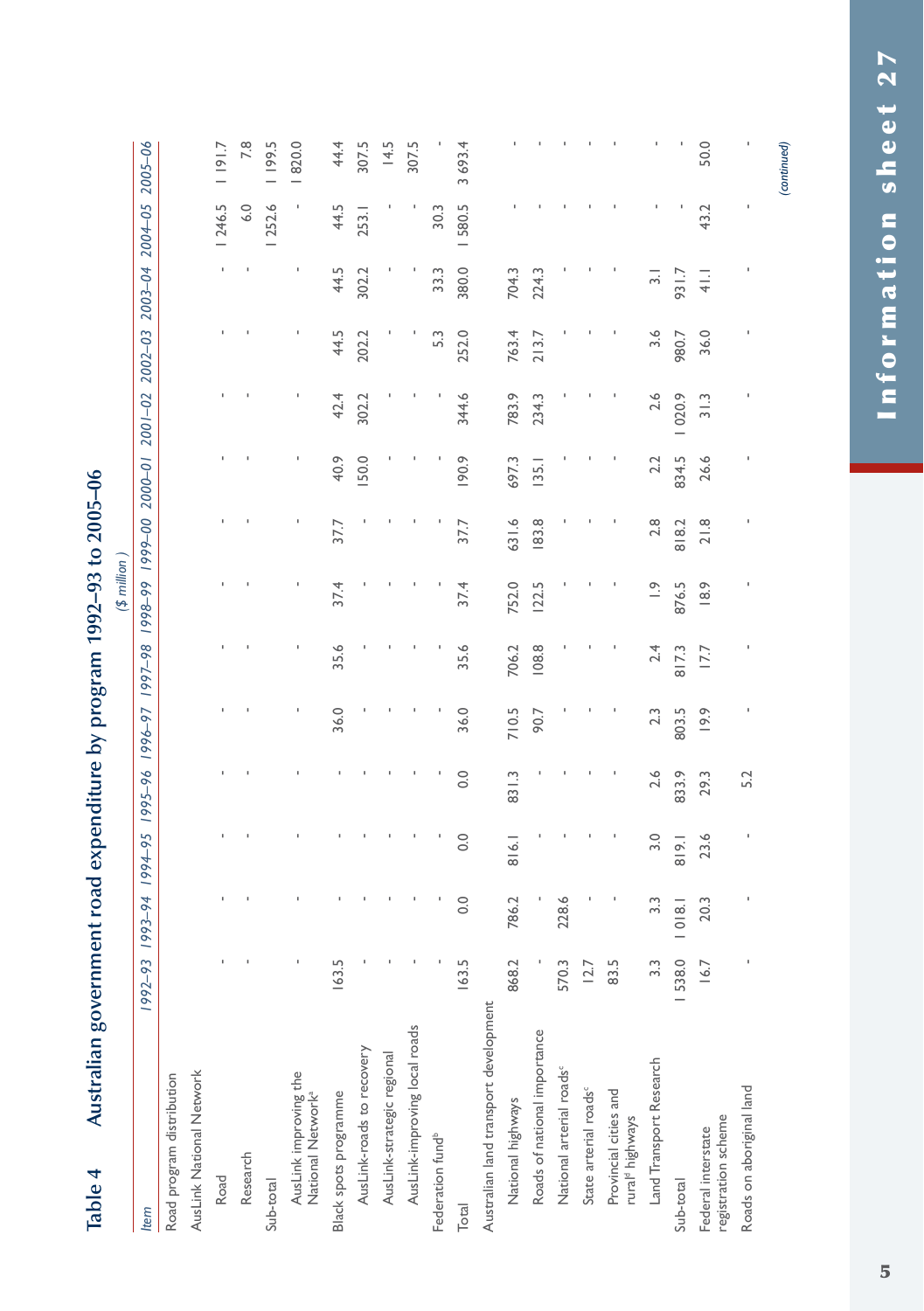| ישוטוני<br>- |                                                                         |             |       |                                                                                                       |       |       |       |                 |       |       |       |                            |       |       |          |
|--------------|-------------------------------------------------------------------------|-------------|-------|-------------------------------------------------------------------------------------------------------|-------|-------|-------|-----------------|-------|-------|-------|----------------------------|-------|-------|----------|
|              |                                                                         |             |       |                                                                                                       |       |       |       | $$$ million $)$ |       |       |       |                            |       |       |          |
| tem          |                                                                         | $1992 - 93$ |       | 90-5007 104-62 1995-96 1996-97 1997-98 1999-99 190002 100-001 2001-02 1001-02 1004-03 1004-04 1995-09 |       |       |       |                 |       |       |       |                            |       |       |          |
|              | Road program distribution (continued)                                   |             |       |                                                                                                       |       |       |       |                 |       |       |       |                            |       |       |          |
|              | grants identified for roads <sup>e</sup><br>State financial assistance  |             | 175.0 | 350.0                                                                                                 | 371.0 | 383.4 | 391.0 | 397.2           | 408.8 |       |       |                            |       |       |          |
|              | assistance grants identified<br>Local government financial<br>for roads | 362.6       | 333.3 | 336.8                                                                                                 | 358.0 | 373.9 | 370.4 | 377.4           | 388.7 | 406.5 | 424.8 | 451.4                      | 465.5 | 473.4 | 499.2    |
|              | South Australia for local roads<br>Supplementary funding to             |             |       |                                                                                                       |       |       |       |                 |       |       |       |                            |       | 43    | 0.6      |
|              | Total other road funding                                                | 379.3       | 528.6 | 710.4                                                                                                 | 763.5 | 777.2 | 779.1 | 793.5           | 819.2 | 433.1 | 456.1 | 487.4                      | 506.6 | 520.8 | 558.2    |
| Total        |                                                                         | 2080.9      |       | 546.7  529.5  597.4  616.6  632.1  707.4  675.1  458.5  821.6                                         |       |       |       |                 |       |       |       | $1720.1$ $1818.2$ $2101.3$ |       |       | 4 25 1.6 |
| Notes:       |                                                                         |             |       |                                                                                                       |       |       |       |                 |       |       |       |                            |       |       |          |
|              | Stands for nil                                                          |             |       |                                                                                                       |       |       |       |                 |       |       |       |                            |       |       |          |
|              | This amount is for works to be completed by the end of 2009.            |             |       |                                                                                                       |       |       |       |                 |       |       |       |                            |       |       |          |
|              | Contribution to Caboolture Motorway.                                    |             |       |                                                                                                       |       |       |       |                 |       |       |       |                            |       |       |          |

# Australian government road expenditure by program  $1992-93$  to  $2005-06$  (continued) **Table 4 Australian government road expenditure by program 1992–93 to 2005–06 (continued)** Table 4

These are grants for state arterial roads. In 1994 they became identified funding for arterial road with an overlap between these years. c. These are grants for state arterial roads. In 1994 they became identified funding for arterial road with an overlap between these years. ن

This program for provincial cities and rural highways was a three year program from 1990-91 to 1992-93. d. This program for provincial cities and rural highways was a three year program from 1990–91 to 1992–93. ு ல்

From 2000–01 former state Financial Assistance Grants identified for roads have been subsumed in GST payments. e. From 2000–01 former state Financial Assistance Grants identified for roads have been subsumed in GST payments.

Totals may not add due to rounding. Totals may not add due to rounding.

DOTARS (personal communication August 2007). Source: DOTARS (personal communication August 2007).Source: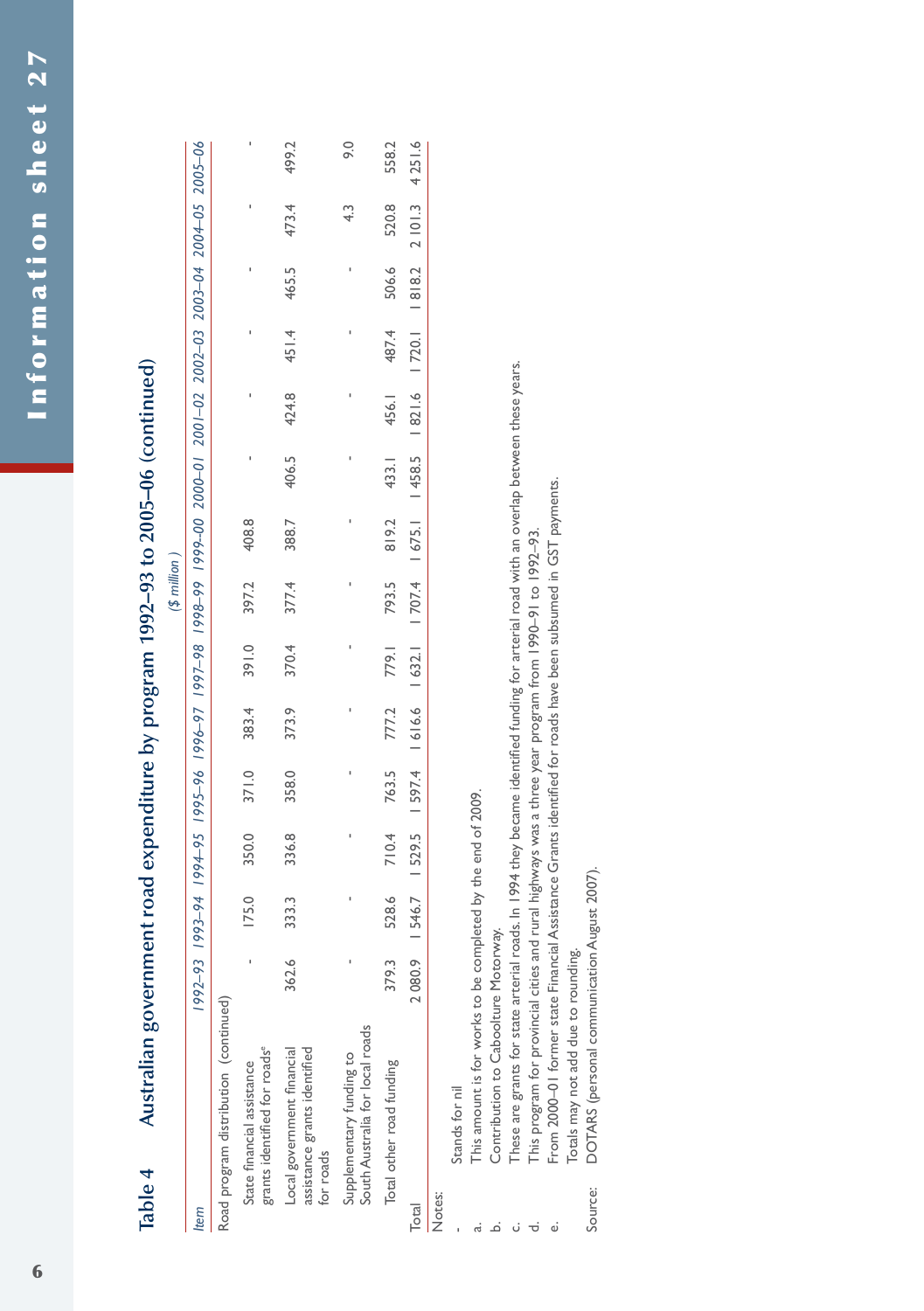# Road-related expenditure by states and territories

**Figure 1 Proportions of total state and territory expenditure on roads 2004–05**



Sources: ABS (2006a); DOTARS (personal communication March 2006).

New South Wales, Queensland and Victoria account for 76 per cent of the total road-related expenditure in Australia. Including Australian government grant money, these three states spent \$3.3 billion, \$2.2 billion and \$1.4 billion respectively in 2004–05.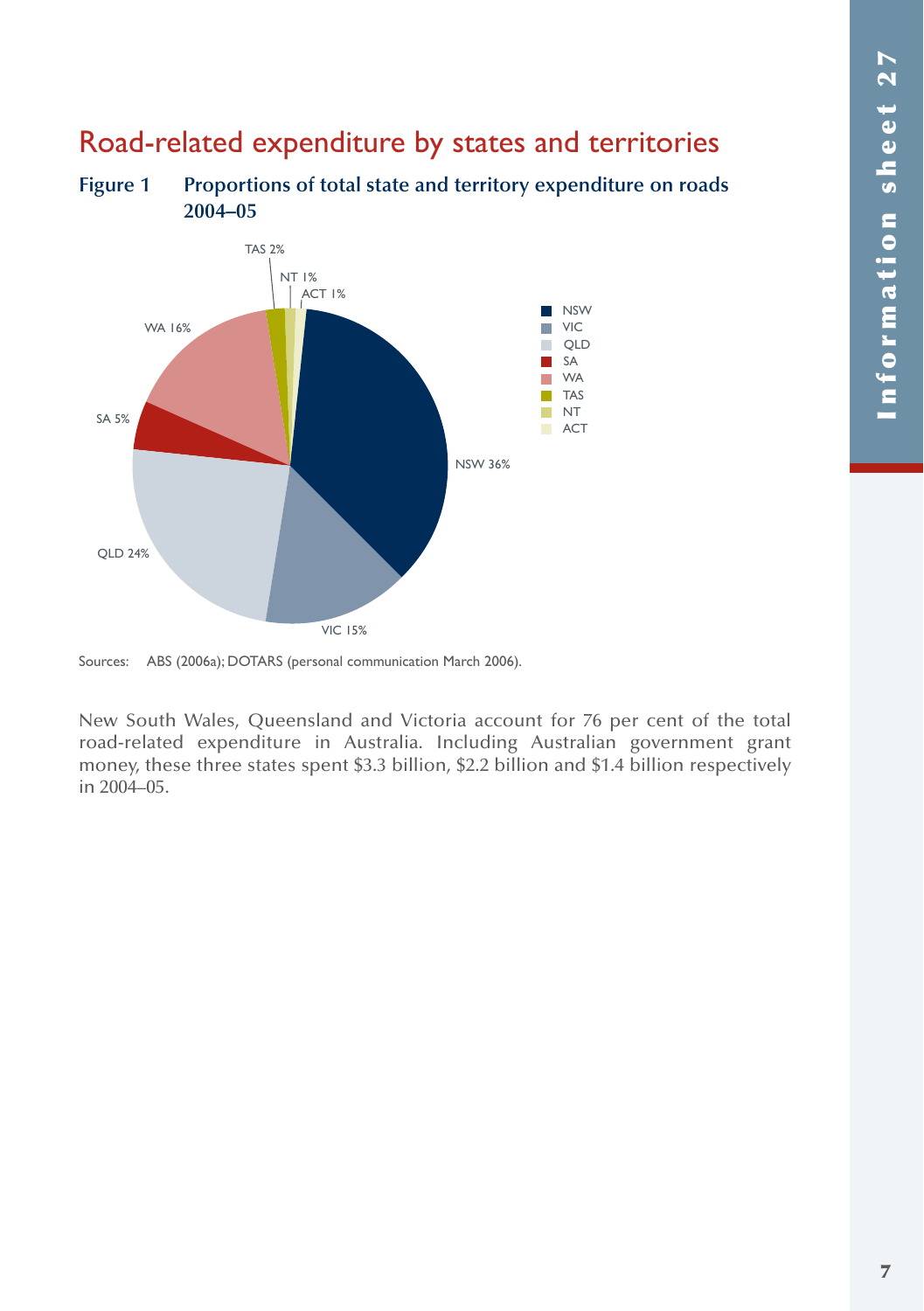### **Table 5 Total road-related expenditure by state and territory 2000–01 to 2004–05**

|            |             |             | $$$ million) |             |          |
|------------|-------------|-------------|--------------|-------------|----------|
|            | $2000 - 01$ | $2001 - 02$ | $2002 - 03$  | $2003 - 04$ | 2004-05  |
| <b>NSW</b> | 3   00.1    | 3 458.8     | 3 2 3 4 .0   | 3 2 3 1 .0  | 3 274.2  |
| <b>VIC</b> | 930.0       | 782.0       | 247.1        | 1175.0      | 1385.0   |
| <b>QLD</b> | 2 194.0     | 1754.0      | 2 0 1 3 .0   | 2 5 6 6.0   | 2   84.4 |
| <b>SA</b>  | 461.0       | 478.0       | 456.0        | 477.0       | 471.7    |
| <b>WA</b>  | 1086.0      | 1081.0      | 1082.0       | 1107.8      | 398.6    |
| <b>TAS</b> | 157.5       | 187.5       | 168.0        | 136.3       | 159.9    |
| <b>NT</b>  | 90.0        | 82.0        | 72.0         | 81.0        | 78.0     |
| <b>ACT</b> | 57.0        | 71.0        | 67.0         | 62.0        | 59.0     |
| Sub-total  | 8 0 7 5 .5  | 7894.2      | 8 3 3 9 . 0  | 8 8 3 6.1   | 9010.9   |
| Other      | 2.7         | 3.3         | 3.6          | 3.3         | 6.0      |
| Total      | 8 0 7 8 .2  | 7897.5      | 8 3 4 2.6    | 8 8 3 9 . 4 | 9016.9   |

Notes:

1. Figures show road construction and maintenance expenditure including administration, regulation and subsidies associated with those activities.

2. Other expenditure consists of Australian Government monies spent directly on transport research.

3. Figures differ from those in BTRE (2006) on account of ABS revisions and inclusions.

4. Table includes contributions to state and local government from private developers.

5. Components may not add to totals due to rounding.

Sources: ABS (2006a); DOTARS, (personal communication, March 2007).

The road-related expenditure in Table 5 is presented by state and territory and is the total amount spent on roads. This consists of expenditure of funds from four sources: Australian government, state governments, local governments and private sector sources.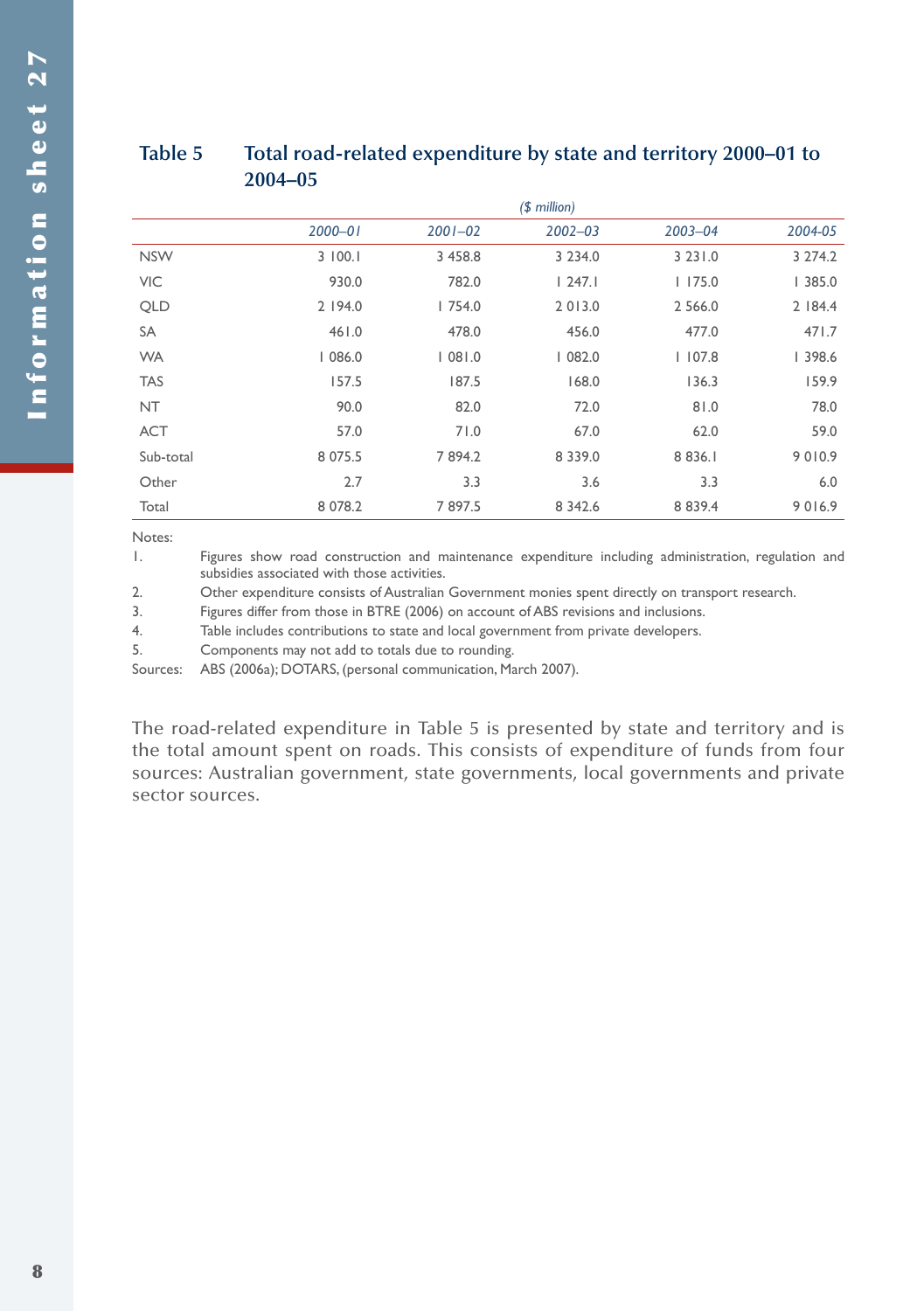# Motor vehicle revenue



### **Figure 2 Selected motor vehicle taxes and charges 2004–05**

Sources: ABS (2006b); ASX (2007); Commonwealth of Australia (2006); DOTARS (personal communication March 2006); Road Transport Authority of NSW Annual Report (2006); state and territory transport departments annual reports (2006); QLD Department of Transport (personal communication August 2007).

Figure 2 shows the percentage distribution of selected taxes and charges which the Australian, state and territory governments levy on motor vehicle users in Australia, excluding the GST. Of the revenue collected in 2004–05 from these selected taxes and charges, 59.9 per cent was from petroleum products excise duty. In 2004–05, state and territory governments raised \$3.5 billion (21.4 per cent) from motor vehicle registration fees, their largest source of motor vehicle revenue. Stamp duty collected on vehicle registration fees raised \$1.9 billion.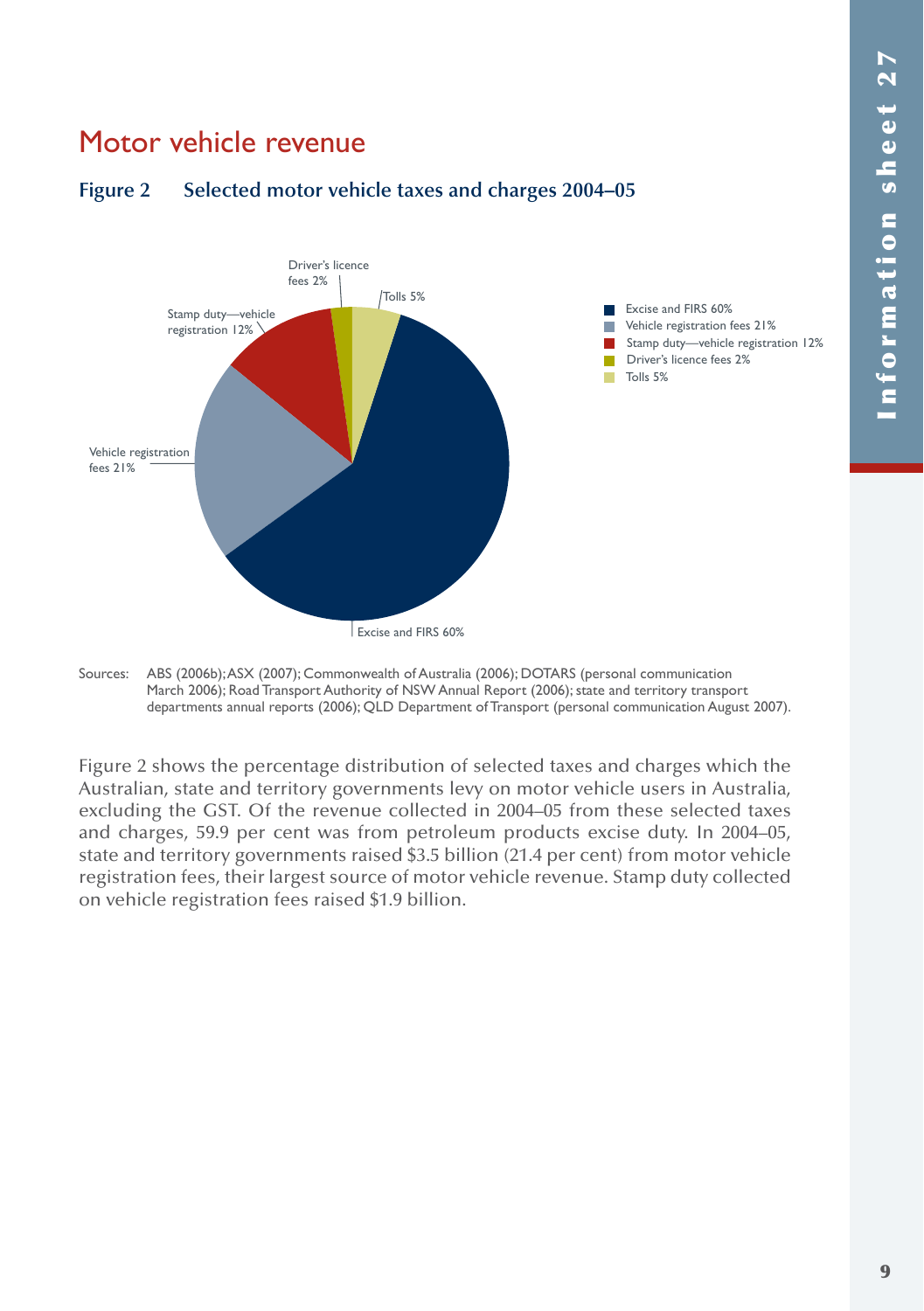| $-993 - 94 + 2004 - 05$                                |
|--------------------------------------------------------|
| VELLIUM DIN SOND CONDINUM<br>I, soudcyd yuc sovet olyn |
|                                                        |
|                                                        |
|                                                        |
|                                                        |
| Selected motor ver                                     |
|                                                        |
| $\overline{d}$<br>I                                    |

|                                               |                                                        |               |                |                    |                       | $($ \$ million  |                 |                         |             |                 |                         |                 |
|-----------------------------------------------|--------------------------------------------------------|---------------|----------------|--------------------|-----------------------|-----------------|-----------------|-------------------------|-------------|-----------------|-------------------------|-----------------|
| Item                                          | $69 - 294$                                             | 1994-95       | 1995-96        | 1996-97            | 1997-98               | 1998-99         | 00-6661         | $2000 - 01$             | $2001 - 02$ | $2002 - 03$     | 2003-04                 | 2004-05         |
| Australian Government                         |                                                        |               |                |                    |                       |                 |                 |                         |             |                 |                         |                 |
| Petroleum products excise <sup>a</sup>        | 6704                                                   | 7440          | 8054           | 8325               | 8 2 4 0               | 8476            | 8680            | $rac{1}{8}$<br>$\infty$ | 9104        | 9337            | 590                     | 805<br>ä        |
| Federal Interstate Registration Scheme        | 20                                                     | 24            | 29             | 20                 | $\frac{8}{1}$         | $\tilde{=}$     | 22              | 27                      | $\sim$      | 36              | $\overline{\mathbf{A}}$ | 43              |
| Sub-total                                     | 6724                                                   | 464           | 8083           | 345<br>$\infty$    | 8258                  | 495<br>$\infty$ | 8702            | 843<br>$\infty$         | 9135        | 373<br>$\sigma$ | 9631                    | 848<br>ö        |
| State and territory governments               |                                                        |               |                |                    |                       |                 |                 |                         |             |                 |                         |                 |
| Vehicle registration fees                     | $\overline{5}$                                         | 970           | 2018           | 2146               | 2 2 8 5               | 2584            | 2528            | 2646                    | 2787        | 2993            | 3 2 4 3                 | 3 497           |
| Stamp duty vehicle registration               | 872                                                    | 987           | 1052           | 1148               | 260                   | $\frac{318}{2}$ | 365             | 387                     | 504         | 700             | 886                     | $\frac{8}{2}$   |
| Driver's licence fees b                       | 177                                                    | 221           | 218            | 157                | 222                   | 206             | 230             | 253                     | 239         | 236             | 267                     | $\frac{314}{5}$ |
| Fuel franchise taxes/fees <                   | 346                                                    | 427           | 531            | 570                | 530                   | 534             | $\overline{52}$ | 174                     | 0           | 0               |                         |                 |
| Road transport & maintenance taxes d          | 92                                                     | 106           | $\overline{a}$ | 86                 | $\equiv$              | $\circ$         | 0               | $\circ$                 | 0           | 0               | 0                       |                 |
| Sub-total                                     | 4388                                                   | $\equiv$<br>4 | 4920           | 5 1 07             | 414<br>$\overline{5}$ | 5642            | 5644            | 4 460                   | 4530        | 4929            | 5396                    | 5729            |
| Tolls <sup>e</sup>                            | 134                                                    | <b>SO</b>     | $\frac{8}{38}$ | 137                | $\frac{8}{38}$        | 272             | $\overline{36}$ | 472                     | 603         | 664             | $\overline{731}$        | 778             |
| GST <sup>+</sup>                              |                                                        |               |                |                    |                       |                 | ı               | na                      | 2655        | 3390            | 3608                    | na              |
| Total revenue (GST not included)              | 11247                                                  | 12324         | 13140          | 588<br>$\tilde{=}$ | 13810                 | 14 409          | 14707           | 13775                   | 14269       | 14966           | 5759                    | 16355           |
| This table excludes some taxes/fees<br>Notes: | on motor vehicles such as stamp duty and customs duty. |               |                |                    |                       |                 |                 |                         |             |                 |                         |                 |

The Federal Interstate Registration Scheme (FIRS) come entirely from the revenue collected from registration charges for vehicles registered under FIRS and is passed on to The Federal Interstate Registration Scheme (FIRS) come entirely from the revenue collected from registration charges for vehicles registered under FIRS and is passed on to the states for expenditure on road maintenance. the states for expenditure on road maintenance.

a. Excise figures from 1 July 2000 are net of the on-road Diesel and Alternative Fuels Grants Scheme rebates and from 1 July 2003, the replacement Energy Grants Credit Scheme Excise figures from I July 2000 are net of the on-road Diesel and Alternative Fuels Grants Scheme rebates and from I July 2003, the replacement Energy Grants Credit Scheme rebates paid by heavy vehicles. rebates paid by heavy vehicles. <u>ٰ</u>  $\vec{a}$ 

The estimate of driver's licence revenue data has been revised with the identification and removal of some other data in the series. b. The estimate of driver's licence revenue data has been revised with the identification and removal of some other data in the series.

This tax ceased with the introduction of the GST post-July 2000. c. This tax ceased with the introduction of the GST post-July 2000. ن.

Under ABS GFS, accrual rules fees have been netted out to leave only the tax component. d. Under ABS GFS, accrual rules fees have been netted out to leave only the tax component.  $\overrightarrow{\mathrm{C}}$ 

Comprises estimates of tolls collected from public and private tollways in Australia.There is a break in the series after 1997–98 with the inclusion of estimates of all tollways e. Comprises estimates of tolls collected from public and private tollways in Australia. There is a break in the series after 1997–98 with the inclusion of estimates of all tollways open after that year. open after that year. نه

This is a revised estimate of GST on motor vehicles purchase, maintenance and use including fuel consumption. It is based on available ABS figures.The GST was payable from f. This is a revised estimate of GST on motor vehicles purchase, maintenance and use including fuel consumption. It is based on available ABS figures. The GST was payable from July 2000. However, figures on motor vehicles are not available for that year. The Australian Government provides all revenue from the GST to the states. 1 July 2000. However, figures on motor vehicles are not available for that year. The Australian Government provides all revenue from the GST to the states.

ABS (2006b); ABS (2007c); Australian Stock Exchange (2007); Commonwealth of Australia (2006); DOTARS (personal communication, March 2006); Road Transport Sources: ABS (2006b); ABS (2007c); Australian Stock Exchange (2007); Commonwealth of Australia (2006); DOTARS (personal communication, March 2006); Road Transport Authority of NSW Annual Report (2006); state and territory transport departments annual reports (2006), Queensland Department of Transport (personal communication Authority of NSW Annual Report (2006); state and territory transport departments annual reports (2006), Queensland Department of Transport (personal communication August 2007). August 2007).Sources: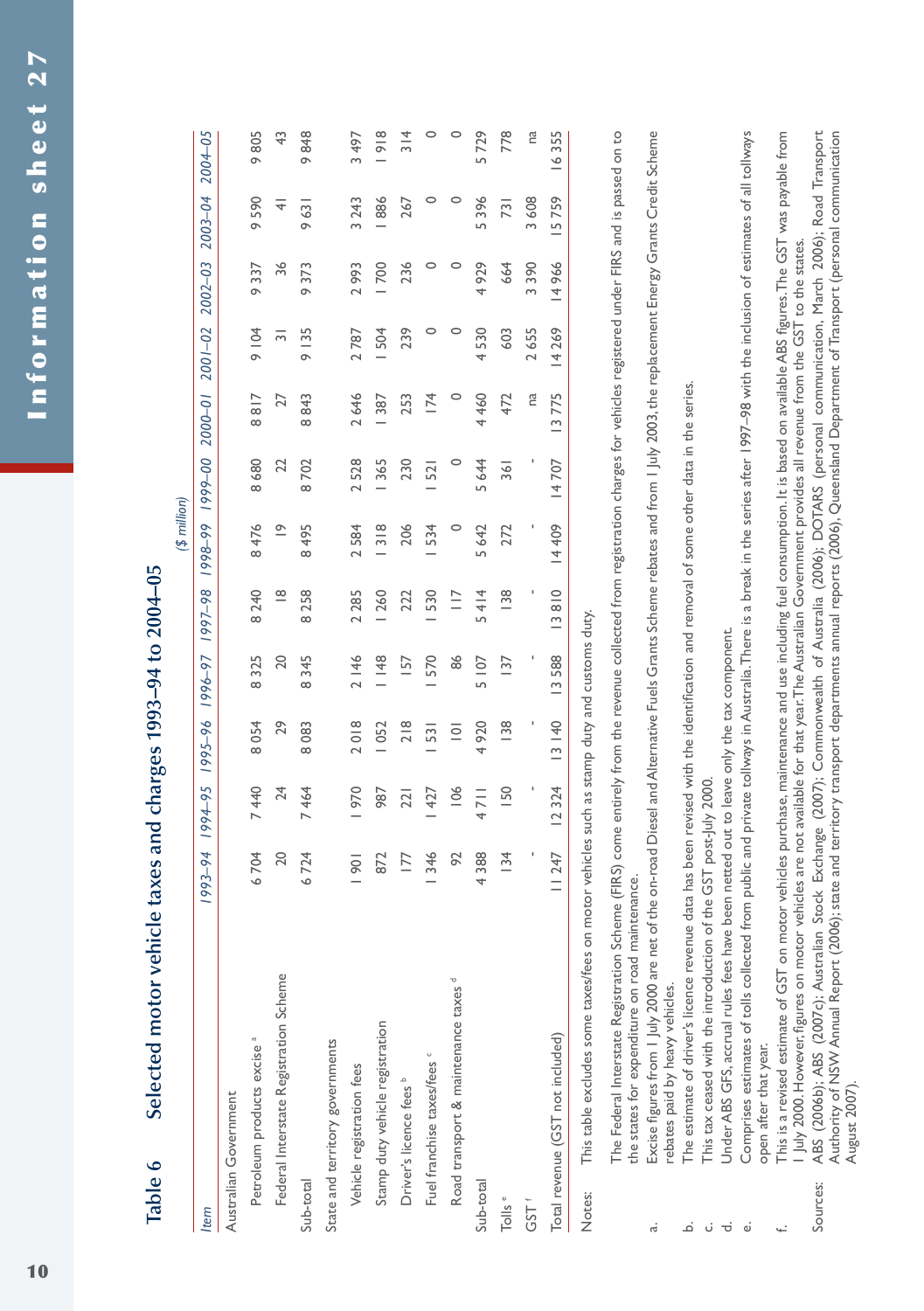Table 6 shows that the revenue collected by the Australian state and territory governments, from a selection of motor vehicle taxes and charges, came to a total of \$15.6 billion in 2004–05. The excise raised from petroleum products was \$9.8 billion in 2004–05. In 2004–05, Australian government charges made up 60 per cent of revenue included in the table. State government revenue raised from motor vehicle related state taxes made up 34 per cent and the remaining 5 per cent consisted of toll road revenue. This latter amount was \$778 million. Toll road revenue has been increasing over time but still remains a small proportion of total road-related revenue. Toll roads make up a small part of the road network.

The estimates of excise in Table 6 are net of Australian government subsidies to road users. From 1 July 2000, the petroleum products excise figures are net of the on-road Diesel and Alternative Fuels Grants Scheme rebate. This scheme was replaced by the Energy Grants Credits Scheme on 1 July 2003. This scheme involves grants for both on and off-road activities, including vehicular transport. The energy Grants Credits Scheme (on-road) rebates are deducted from the estimate of on-road excise to obtain the figure for net on-road excise presented in the table. This latter scheme was replaced for diesel users by the Fuel Tax Credit for Heavy Diesel Vehicles scheme on 1 July 2006. This credit, which is included in the price of fuel, entitles eligible users to use these as tax credits as offsets against taxation debts. This means that for the purpose of estimating net petroleum excise after the final date for claims, namely 1 July 2007, there will no longer be a subsidy to deduct as tax offsets are not defined as subsidies.

Table 6 does not include the revenue from the Goods and Services Tax (GST). This tax applies to the cost of petroleum products, motor vehicles and parts, and motor vehicle services. This revenue is currently only available from 2001–02 to 2003–04.

The Australian government provides all revenue from the GST to the states and territories. In 2004–05, this totalled \$35.5 billion.

Another feature of state and territory taxes is that, under accrual accounting rules, some revenues which were recorded as taxes under cash accounting are no longer recorded in the National Accounts as taxes. This applies to Road Transport and Maintenance taxes, which are now offset against expenditure in the accounts of the government authorities that collect them. These are fees for special permits for which users are now required to pay the economic price; for example, one-off permits for heavy vehicle use and associated maintenance activities, such as moving overhead power lines out of the way. In 1997–98, these amounts totalled \$117 million and by 1998–99 they were close to zero. This amount has now been included in the table as part of the vehicle registration fees. This does not mean that there is no longer such a charge on road users but rather that it is now recorded in another place in the National Accounts as State Authority revenue.

# **Abbreviations**

| <b>ABS</b>    | <b>Australian Bureau of Statistics</b>                      |
|---------------|-------------------------------------------------------------|
| <b>ANZSIC</b> | Australian and New Zealand Standard Industry Classification |
| <b>ALTD</b>   | Australian Land Transport Development                       |
| <b>ASX</b>    | Australian Stock Exchange                                   |
| <b>ATS</b>    | <b>Australian Transport Statistics</b>                      |